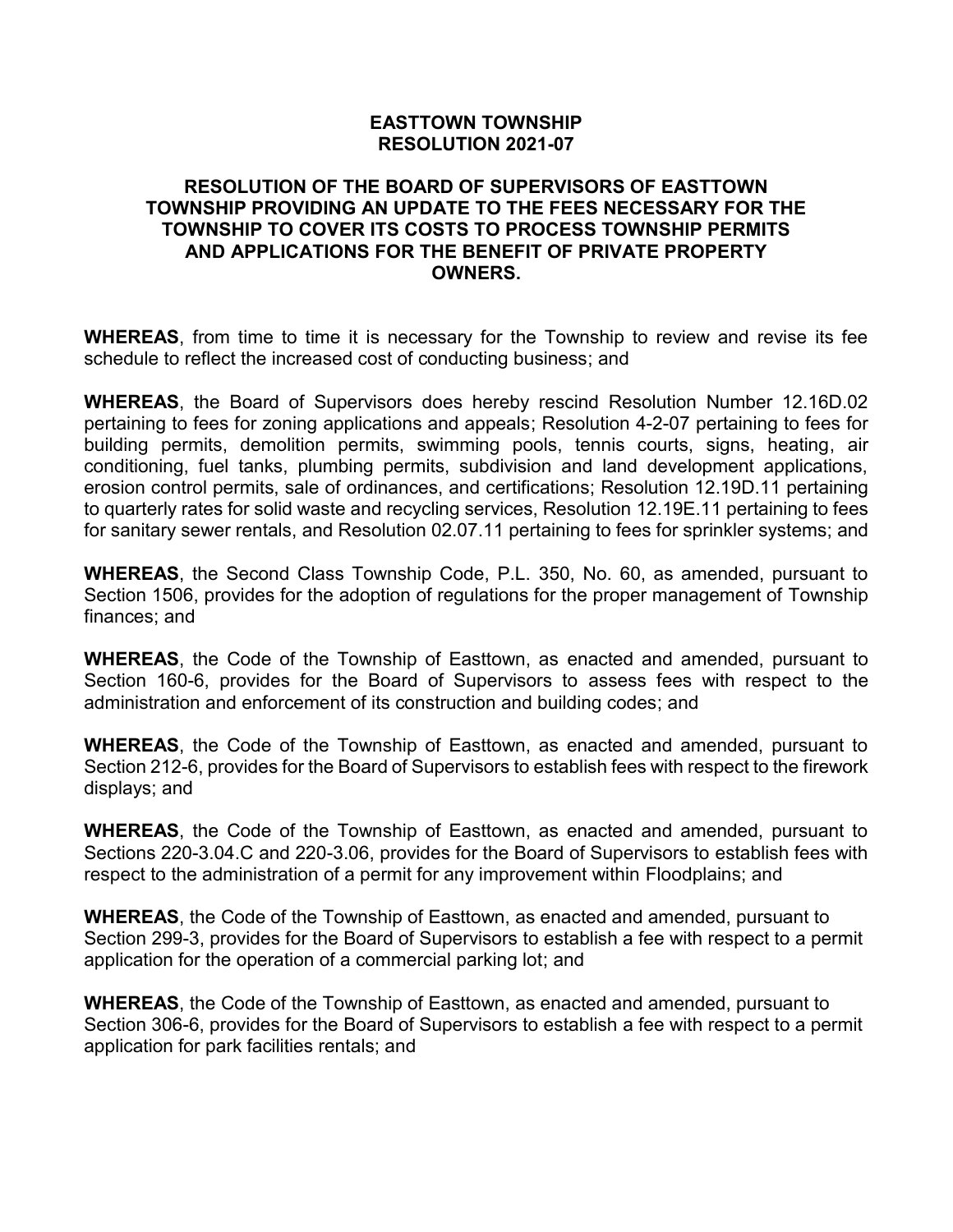**WHEREAS**, the Code of the Township of Easttown, as enacted and amended, pursuant to Section 313-2, provides for the Board of Supervisors to establish a fee with respect to licensing peddling and soliciting activities; and

**WHEREAS**, the Code of the Township of Easttown, as enacted and amended, pursuant to Section 313-9, provides for the Board of Supervisors to establish a fee with respect to licensing transient retail business; and

WHEREAS, the Code of the Township of Easttown, as enacted and amended, pursuant to Section 345-8, provides for the Board of Supervisors to require financial security in the amount equal to six months of the pumping costs with respect to wastewater holding tanks; and

**WHEREAS**, the Code of the Township of Easttown, as enacted and amended, pursuant to Section 345-21, provides for the Board of Supervisors to establish a fee schedule with respect to the administration on-lot sewage disposal systems; and

**WHEREAS**, the Code of the Township of Easttown, as enacted and amended, pursuant to Section 345-27, provides for the Board of Supervisors to establish fees with respect to a permit application for the construction or alteration of a public sewer or building sewer; and

**WHEREAS**, the Code of the Township of Easttown, as enacted and amended, pursuant to Section 377-15, provides for the Board of Supervisors to establish a fee with respect to a permit application for open burning; and

**WHEREAS**, the Code of the Township of Easttown, as enacted and amended, pursuant to Section 382-7, provides for the Board of Supervisors to establish an application fee, financial security, and reimbursement cost for support services with respect to a special or community event; and

**WHEREAS**, the Code of the Township of Easttown, as enacted and amended, pursuant to Sections 388-10 and 388-32, provides for the Board of Supervisors to establish fees and financial security with respect to the administration of a drainage permit; and

**WHEREAS**, the Code of the Township of Easttown, as enacted and amended, pursuant to Sections 395-2 and395-9, provides for the Board of Supervisors to establish a fee with respect to the administration of a permit for any improvement within or over a Township right-of-way; and

**WHEREAS**, the Code of the Township of Easttown, as enacted and amended, pursuant to Section 400-63.B, provides for the Board of Supervisors to establish a fee with respect to the dedication or reservation of land and provision for recreational facilities; and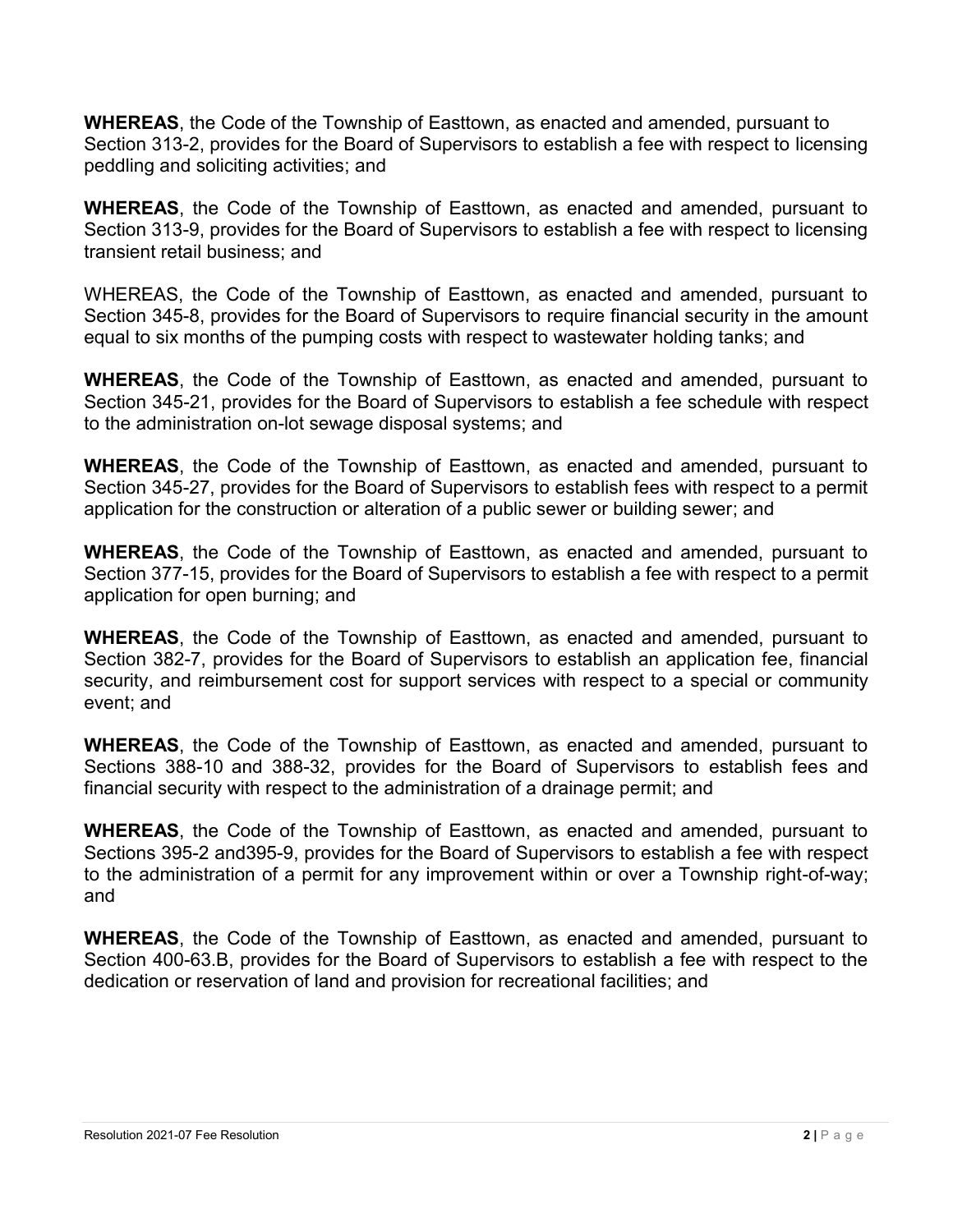**WHEREAS**, the Pennsylvanian Municipalities Planning Code, Act of 1968, P.L. 805, No. 247, as reenacted and amended, pursuant to Section 503.(1), provides for the charge of review fees including the necessary and reasonable charges by the township's professional consultants or engineer for review and report with respect to the administration of Chapter 400 Subdivision and Land Development of the Code of the Township of Easttown; and

**WHEREA**S, the Pennsylvanian Municipalities Planning Code, Act of 1968, P.L. 805, No. 247, as reenacted and amended, pursuant to Section 617.3(e), provides for the Board of Supervisors to prescribe reasonable fees with respect to the administration of Chapter 455 Zoning of the Code of the Township of Easttown; and

**WHEREAS**, the Pennsylvanian Municipalities Planning Code, Act of 1968, P.L. 805, No. 247, as reenacted and amended, pursuant to Section 908.(1.1), provides for the Board of Supervisors to prescribe reasonable fees with respect to hearings before the Zoning Hearing Board; and

**WHEREAS**, the Pennsylvanian Municipalities Planning Code, Act of 1968, P.L. 805, No. 247, as reenacted and amended, pursuant to Section 909.1.(b), vests jurisdiction in the Board of Supervisors for all applications for conditional use, curative amendments, amendments to land use ordinances, special encroachment permits pursuant to Section 405 and 406, appeals from Zoning Officer or Township Engineer determinations in the administration of the provisions of any land use ordinance referable to sedimentation and erosion control and stormwater management (Drainage) under Chapter 400 Subdivision and Land Development of the Code of the Township of Easttown, and the Board of Supervisors are authorized to establish reasonable fees for such applications; and

**NOW, THEREFORE, BE IT AND IT IS RESOLVED**, that the Board of Supervisors of Easttown Township hereby authorizes and establishes the following Schedule of Financial Securities and Fees to be paid by each applicant or appellant filing an application(s) or appeal(s) to the Township Treasurer upon submission, as follows:

# **Section 1506 – Second Class Township Code**

- 1. Code of the Township of Easttown: \$150.00
- 2. Comprehensive Plan: \$25.00
- 3. Certification Fee (per parcel):
	- Sewer Payment: \$30.00
	- Trash Payment: \$30.00
- 4. Police Accident Report Fee (per incident): \$15.00
- 5. Act 22 Law Enforcement Recording Request (per released recording): \$100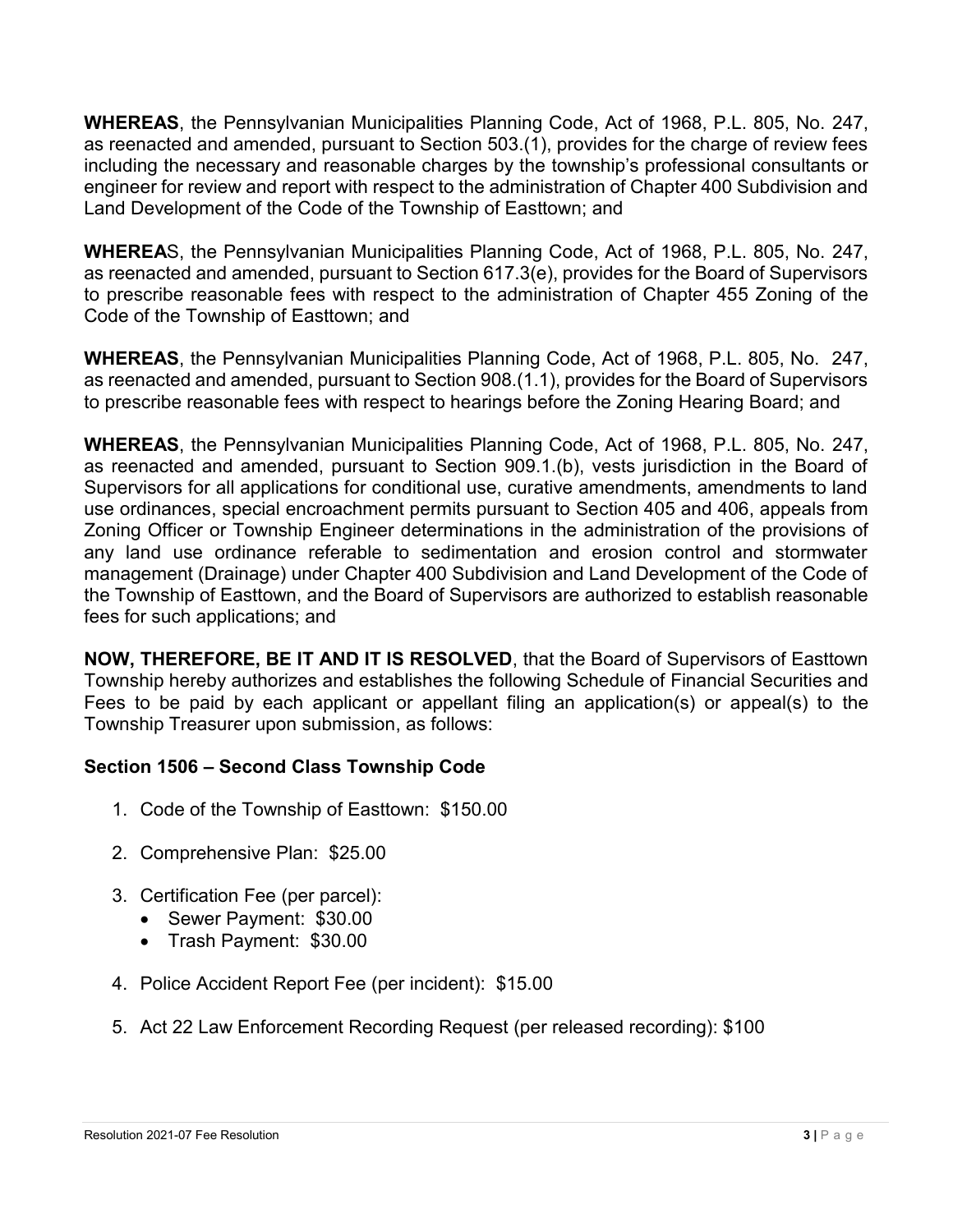- 6. Summer Camp Fee: \$55.00 per week for the first child; \$80.00 per week for 2 children from the same family; and \$100.00 per week for 3 or more siblings from the same family.
- 7. Returned Check Fee: \$50.00
- 8. Black and White Photocopy 11" x 17" or Smaller (per side of page): \$0.25
- 9. Color Photocopy 11" x 17" or Smaller (per side of page): \$0.50
- 10.All Other Photocopy: Charged at cost.
- 11.Postage: Charged at cost.
- 12.Township Consultants Fees: Invoiced per fee schedule rates in Appendix A.
- 13.Performing Work without a Township Permit Fee (in addition to all applicable fees):  $1\frac{1}{2}$  times the cost of the applicable permit fee(s).

## **Chapter 160 – Construction Codes, Uniform**

- 14.Contractor Registration: \$75.00
- 15.Building Permit (including additions, alterations, re-roofing, swimming pools, heating systems, air conditioning systems, fuel tanks, plumbing, and sprinkler systems):
	- Single-family Dwelling Building Permit: \$55.00 plus 2% of construction cost. The maximum cost is \$9,400.00.
	- Multi-family Building Permit: \$105.00 plus 2% of construction cost.
	- Non-residential Building Permit: \$105.00 plus 2% of construction cost. Construction cost is defined as all material and labor costs for the project. The Township has the final determination in accepting the submitted construction cost as provided on the permit application and may at its discretion require evidence to support said proposed cost. In the event that an Application for a Building Permit
		- should, in the opinion of the Building Code Official, require review by Township Consultants, the Applicant shall bear such cost as are incurred by the Township in connection with such review.
- 16.Demolition Permit:
	- Single-family: \$55.00 plus 2% of project cost.
	- Multi-family: \$105.00 plus 2% of project cost.
	- Non-residential: \$105.00 plus 2% of project cost. Project cost is defined as all material and labor costs for the project. The Township has the final determination in accepting the submitted project cost as provided on the permit application and may at its discretion require evidence to support said proposed cost.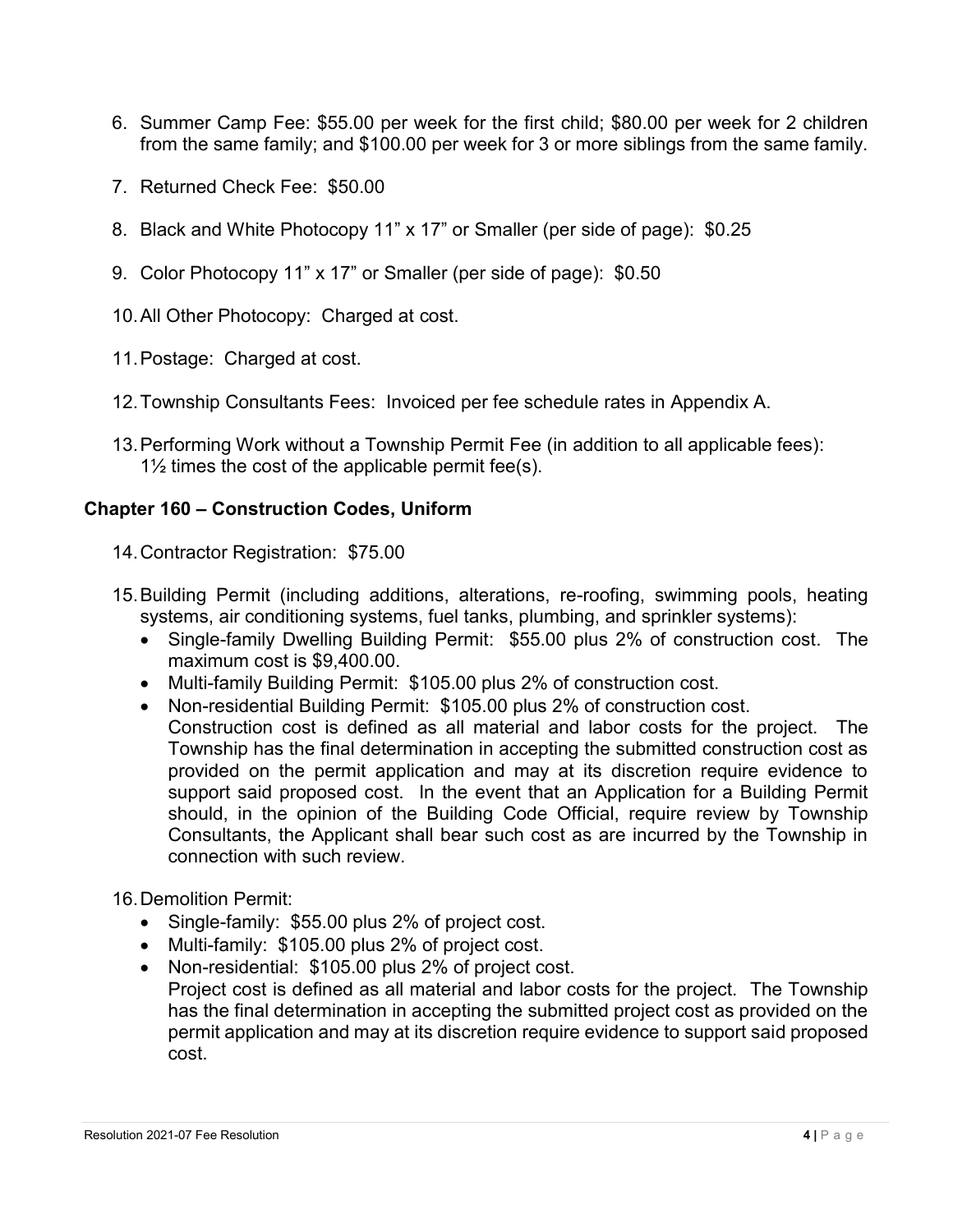- 17.Certificate of Occupancy Fee:
	- Single-family Dwelling: \$75.00
	- Multi-family Building: \$150.00
	- Non-residential Building: \$150.00 Certificate of Occupancy will not be issued until all outstanding payments (permit fees and Township Consultant Fees) have been paid in full.
- 18.Building Code Appeal: \$600.00

### **Chapter 212 – Fireworks**

19.Firework Permit for Commercial Organization: \$150.00

## **Chapter 220 – Floodplains**

20.Floodplain Permit: \$75.00 plus Township Consultants Fees invoiced per fee schedule rates in Appendix A.

## **Chapter 299 – Parking Lots**

21.Commercial Parking Lot Permit: \$75.00 plus Township Consultants Fees invoiced per fee schedule rates in Appendix A.

### **Chapter 306 – Parks and Recreation Areas**

22.Ball Field:

- Per Use (one field): \$150.00
- Per Season (once per week for 13 week): \$1,600.00
- Per Week (four uses): \$200.00
- 23.Basketball Court Per Use (one court for two hours): \$30.00
- 24.Park Pavilion Rental Per Use (up to four continuous hours): \$75.00

### **Chapter 313 – Peddling and Soliciting**

25.Peddling, Soliciting, and Transient Retail Business License: \$100.00 (annually and per individual)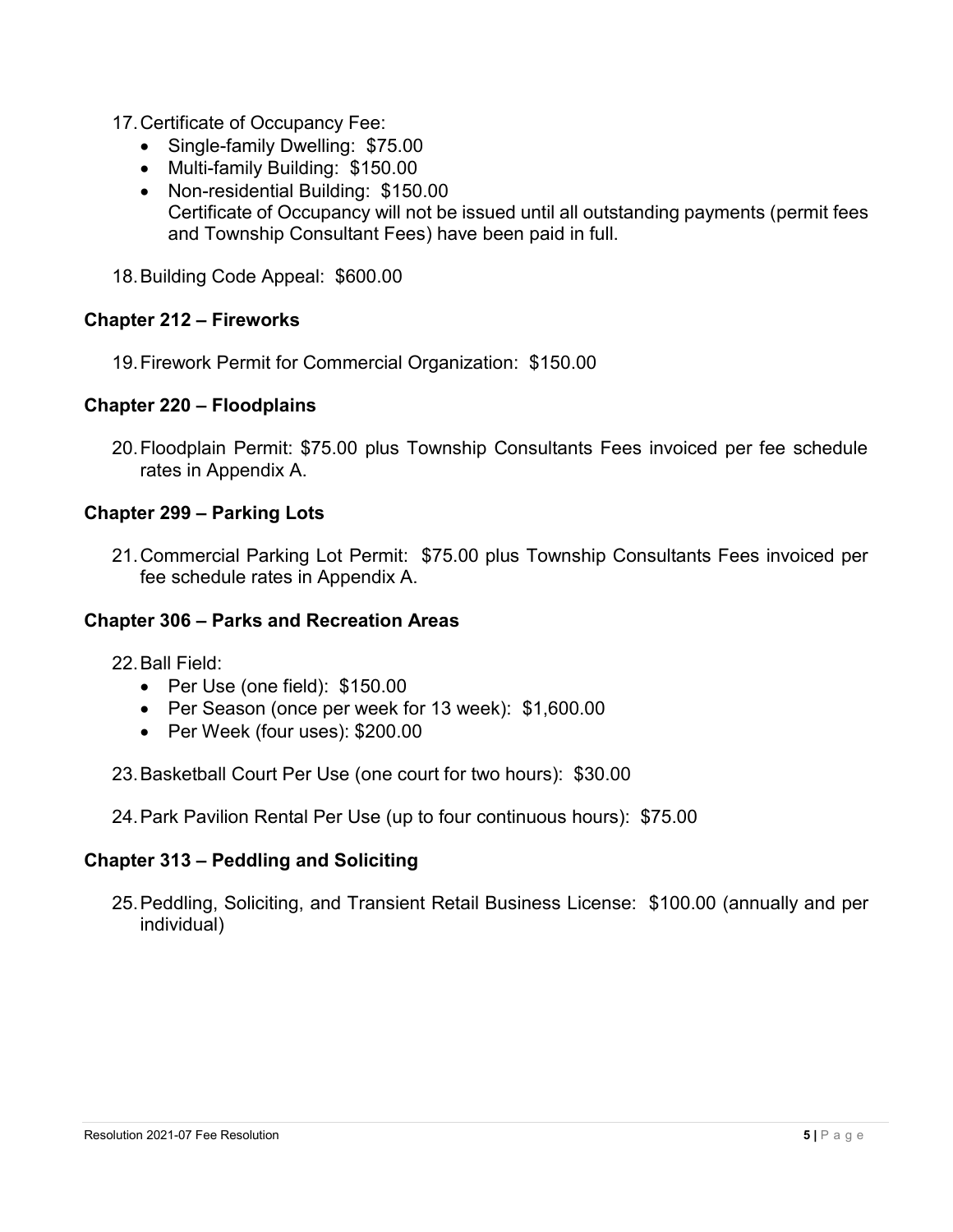## **Chapter 345 – Sewers and Sewage Disposal**

26.Sanitary Sewer Permit:

- Connection, Reconnection, and Repair Equal to or Greater than 50% Fee: \$400.00 plus Township Consultants Fees invoiced per fee schedule rates in Appendix A.
- Alteration and Repair Less than 50% Fee: \$55.00 plus 2% of project costs and Township Consultants Fees invoiced per fee schedule rates in Appendix A. Project cost is defined as all material and labor costs for the project. The Township has the final determination in accepting the submitted project cost as provided on the permit application and may at its discretion require evidence to support said proposed cost.
- 27.Sanitary Sewer Tapping Fee (per equivalent dwelling unit):
	- Sewer District Number I: \$3,280.00
	- Sewer District Number II: \$14,850.00
	- Sewer District Number III: \$14,850.00
	- Sewer District Number IV: \$14,830.00
	- Sewer District Number V: \$19,470.00
- 28.Quarterly Sanitary Sewer Rental:
	- Residential Property on Public Water: \$126.08
	- Non-residential Property: \$139.59
	- Unmetered Property: \$190.02
- 29.Additional Sanitary Sewer Rental Charge when Discharge is in Excess of 10,000 Gallons in any 3-month Period:
	- Residential Property on Public Water: \$11.24 per 1,000 gallons
	- Non-residential Property on Public Water: \$12.14 per 1,000 gallons

### **Chapter 377 – Solid Waste; Recycling; Open Burning**

30.Residential Solid Waste and Recycling Quarterly Rate:

- Basic Curbside Service: \$82.73
- Rear Yard Service Less than 100 Feet: \$135.51
- Rear Yard Service Equal to or Greater than 100 Feet: \$192.80

31.Open Burning Permit (per event): \$75.00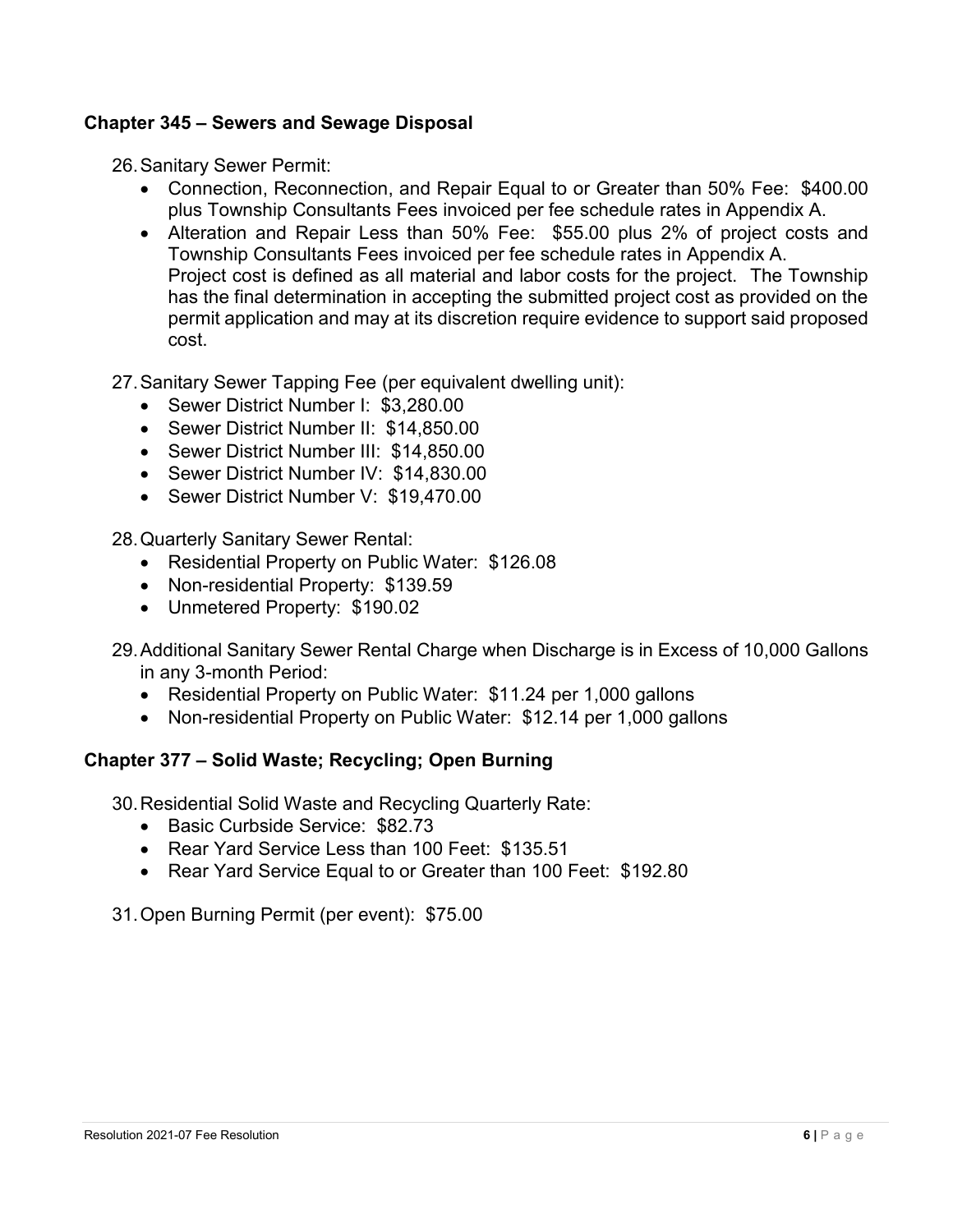### **Chapter 382 – Special Event**

- 32.Special Event Permit: Police and Public Works staff support the Township special events and a deposit of 50% of their estimated wages to support the event is due 10 days prior to the event. Total fees will be reconciled after the event ends based upon actual Police and Public Works staff wage costs.
- 33.Banner Permit (per event): \$250.00

## **Chapter 388 – Stormwater Management**

34.Drainage Permit: \$75.00 plus Township Consultants Fees invoiced per fee schedule rates in Appendix A.

35.Drainage Permit Escrow:

- \$3,500.00 is to be paid with the application for projects designed with the nonsimplified approach. The Escrow shall be replenished to the above listed amount when its balance falls below \$1,000.00.
- \$1,750.00 is to be paid with the application for projects designed with the simplified approach. The Escrow shall be replenished to the above listed amount when its balance falls below \$1,000.00.

### **Chapter 395 – Streets and Sidewalks**

36.Road Occupancy Permit: In accordance with Pennsylvania Department of Transportation Schedule of Fees for Highway Occupancy Permits plus restoration charges determined by the Public Works Director and Township Consultants Fees invoiced per fee schedule rates in Appendix A.

### **Chapter 400 – Subdivision and Land Development**

37.Subdivision and/or Land Development Sketch Plan Fee:

- Without Township Engineer Review: \$100.00
- With Requested Consultant Reviews: \$100.00 plus applicable Township Engineer Consultant Fees invoiced per fee schedule rates in Appendix A.
- 38.Subdivision and/or Land Development Preliminary Plan Fee: \$600.00 plus applicable Township Consultants Fees invoiced per fee schedule rates in Appendix A.
- 39.Subdivision and/or Land Development Preliminary Plan Escrow: \$5,000.00 The above Escrow is to be paid with the application. The Escrow shall be replenished to the above listed amount when its balance falls below \$2,000.00.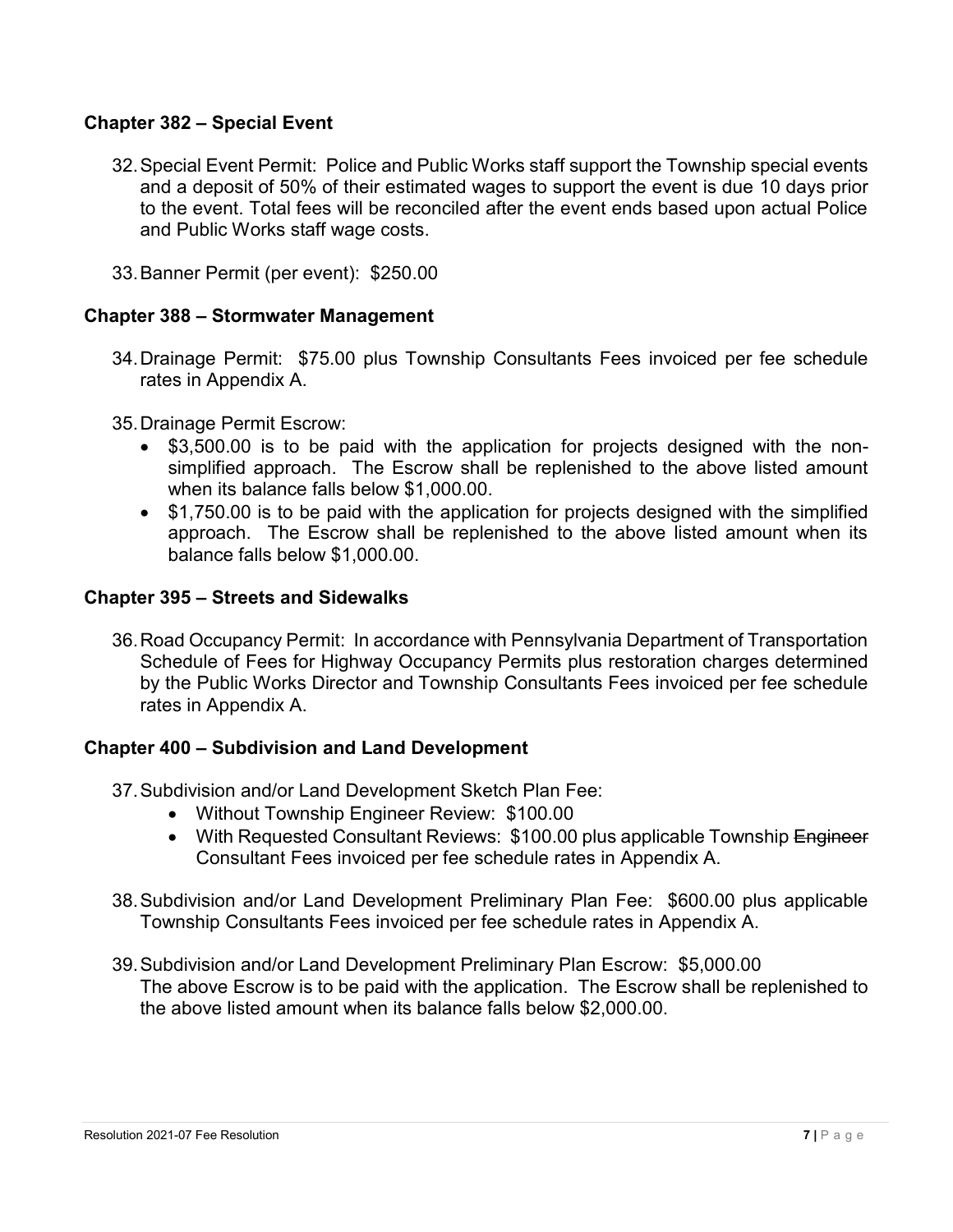- 40.Subdivision and/or Land Development Final Plan Fee: \$600.00 plus Township Consultants Fees invoiced per fee schedule rates in Appendix A.
- 41.Subdivision and/or Land Development Final Plan Escrow: \$5,000.00 The above Escrow is to be paid with the application. The Escrow shall be replenished to the above listed amount when its balance falls below \$2,000.00.

42.Fee-in-lieu-of:

- Sidewalk Installation: \$12.00 per square foot
- Street Widening: \$10.00 per square foot
- Curb Installation: \$33.00 per linear foot
- Dedication or Reservation of Land and Provision for Recreational Facilities: \$2,500 per dwelling unit.

## **Chapter 455 – Zoning**

- 43.Zoning Compliance Letter (per parcel): \$75.00
- 44.Zoning Permit: \$75.00

In the event that an Application for a Zoning Permit should, in the opinion of the Zoning Officer, require review by Township Consultants, the Applicant shall bear such cost as are incurred by the Township in connection with such review.

45.Zoning Hearing Board Application Fees:

- Variance:
	- o Residential: \$800.00 first hearing, \$400.00 for each additional hearing.
	- o Non-residential: \$1,500.00 first hearing, \$400.00 for each additional hearing.
- Special Exception:
	- o Residential: \$800.00 first hearing, \$400.00 for each additional hearing.
	- o Non-residential: \$1,500.00 first hearing, \$400.00 for each additional hearing.
- Determination Appeal: \$2,000.00
- Validity Challenge: \$2,000.00

46.Board of Supervisors Application Fees:

- Curative Amendment: \$2,000.00 plus applicable Township Consultants Fees invoiced per fee schedule rates in Appendix A.
- Zoning Amendment: \$2,000.00 plus applicable Township Consultants Fees invoiced per fee schedule rates in Appendix A.
- Conditional Use: \$800.00 first hearing, \$400.00 for each additional hearing plus applicable Township Consultants Fees invoiced per fee schedule rates in Appendix A.
- Determination Appeal: \$2,000.00 plus applicable Township Consultants Fees invoiced per fee schedule rates in Appendix A.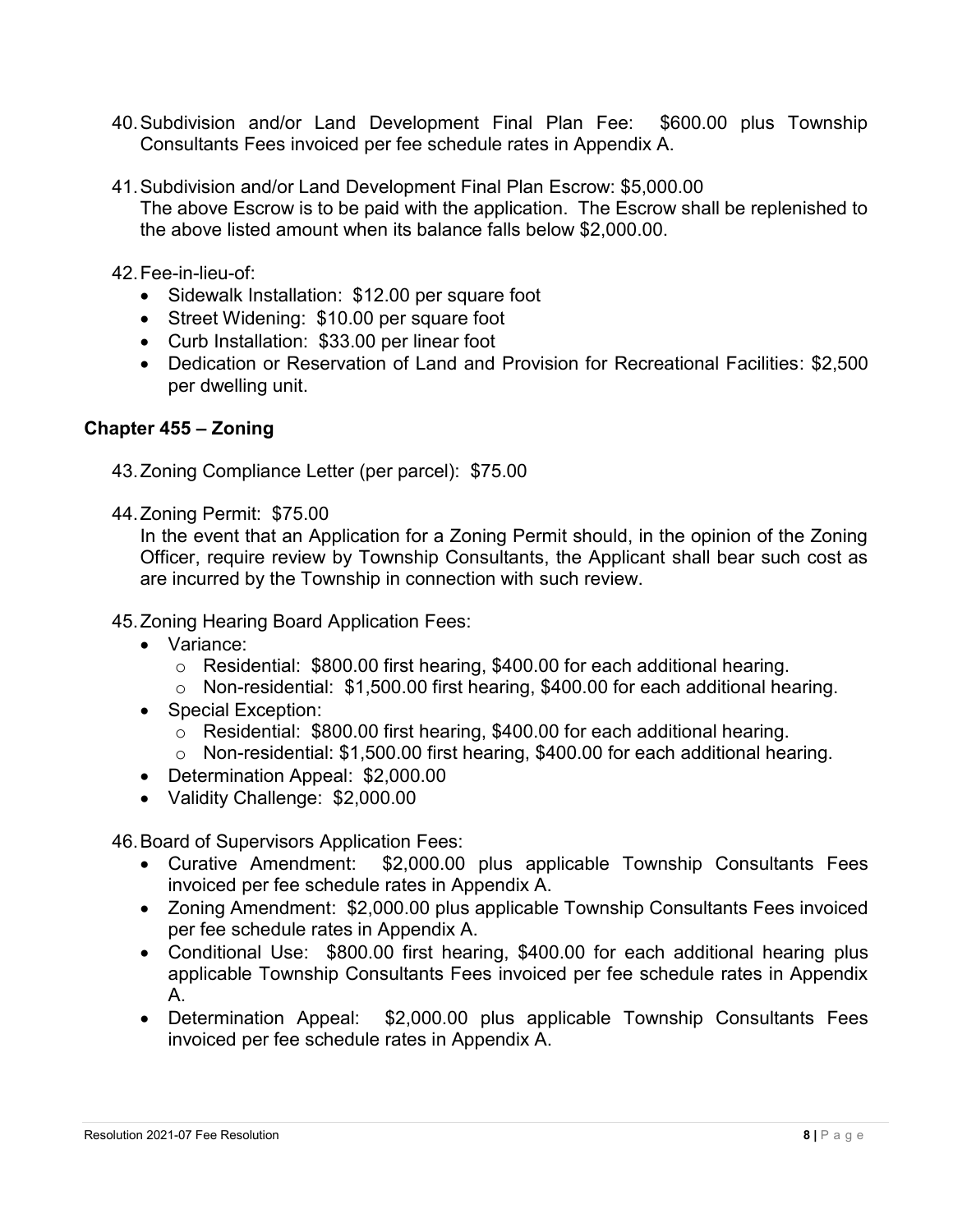**DULY ADOPTED AS A RESOLUTION** this **07th** day of **January**, 2021 by the Board of Supervisors of Easttown Township, Chester County, Pennsylvania, in a lawful session duly assembled.

### **EASTTOWN TOWNSHIP BOARD OF SUPERVISORS**

 $\mathcal{L}_\text{max}$  and  $\mathcal{L}_\text{max}$  and  $\mathcal{L}_\text{max}$  and  $\mathcal{L}_\text{max}$ Marc J. Heppe, Chair

Betsy Fadem, Vice Chair

 $\mathcal{L}_\text{max}$  , where  $\mathcal{L}_\text{max}$  and  $\mathcal{L}_\text{max}$  and  $\mathcal{L}_\text{max}$ 

 $\mathcal{L}_\text{max}$  and  $\mathcal{L}_\text{max}$  and  $\mathcal{L}_\text{max}$  and  $\mathcal{L}_\text{max}$ Michael Wacey, Member

\_\_\_\_\_\_\_\_\_\_\_\_\_\_\_\_\_\_\_\_\_\_\_\_\_\_\_\_\_\_\_\_ Beth D'Antonio, Member

 $\mathcal{L}_\text{max}$  and  $\mathcal{L}_\text{max}$  and  $\mathcal{L}_\text{max}$  and  $\mathcal{L}_\text{max}$ **ATTEST** James W. Oram, Member

 $\mathcal{L}_\text{max}$  , where  $\mathcal{L}_\text{max}$  is the set of  $\mathcal{L}_\text{max}$ Eugene C. Briggs, Jr., AICP, CZO Interim Township Manager/Secretary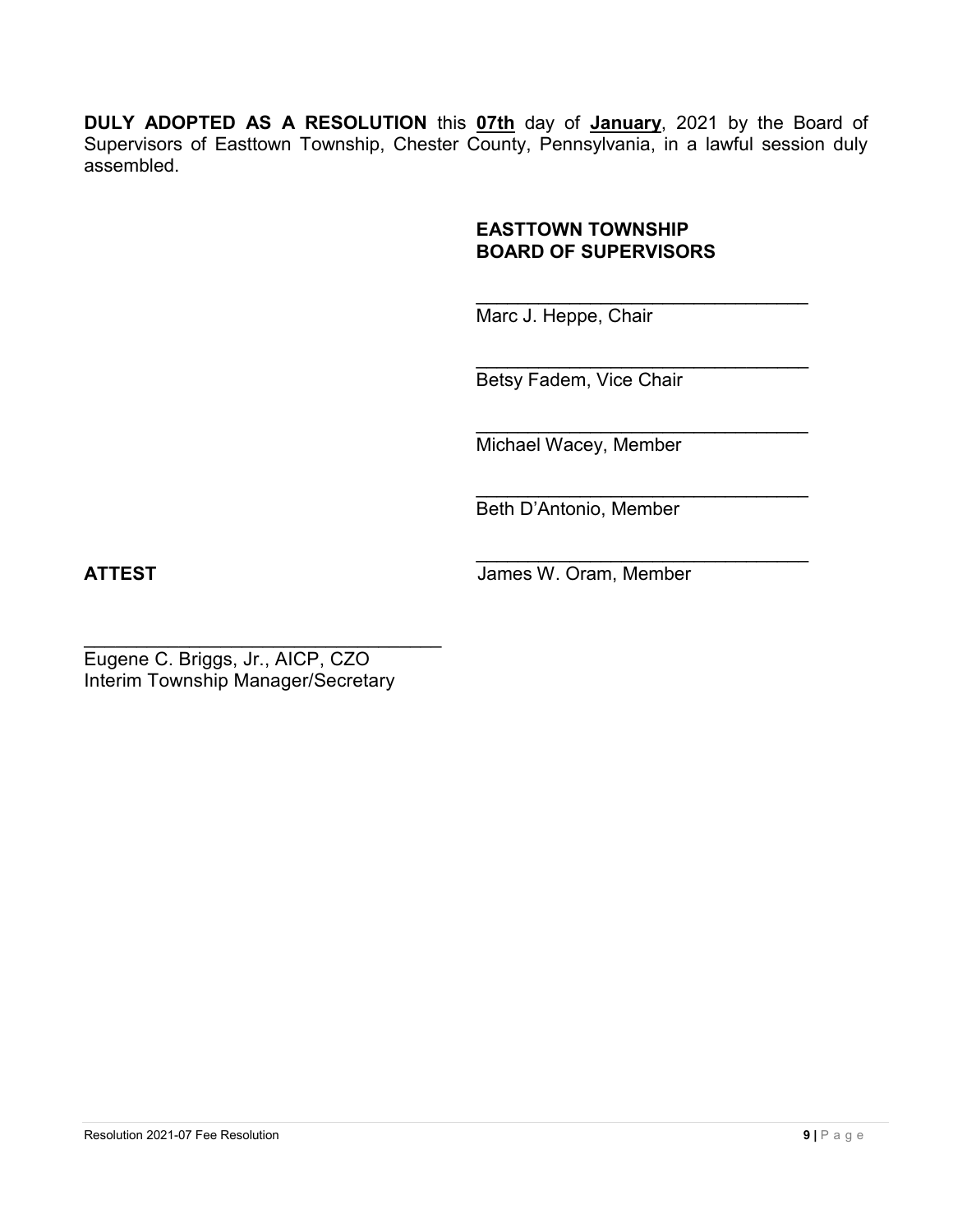**Appendix A**

**Township Consultants Fees**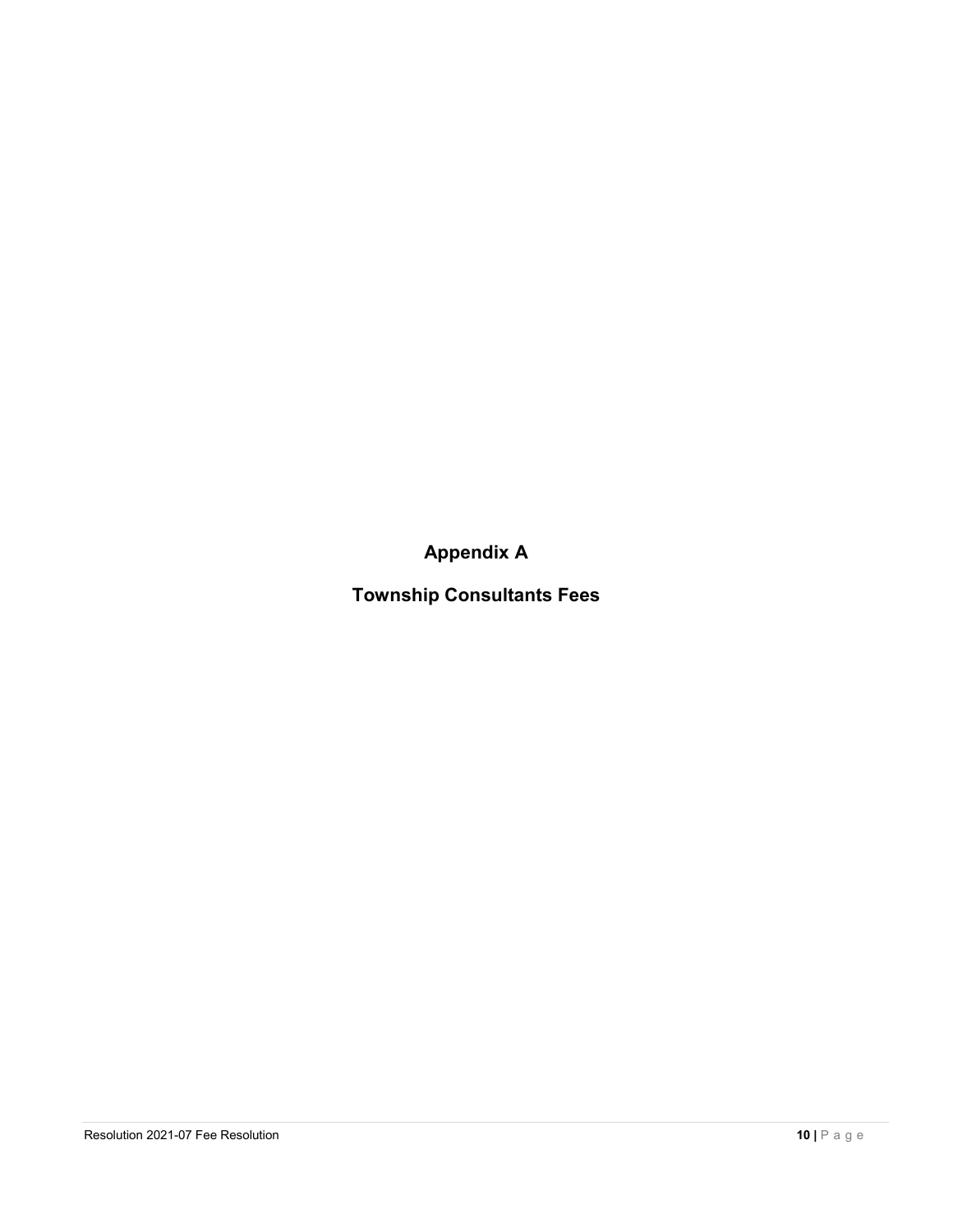**Appendix B**

**Rates of Township Staff Service**